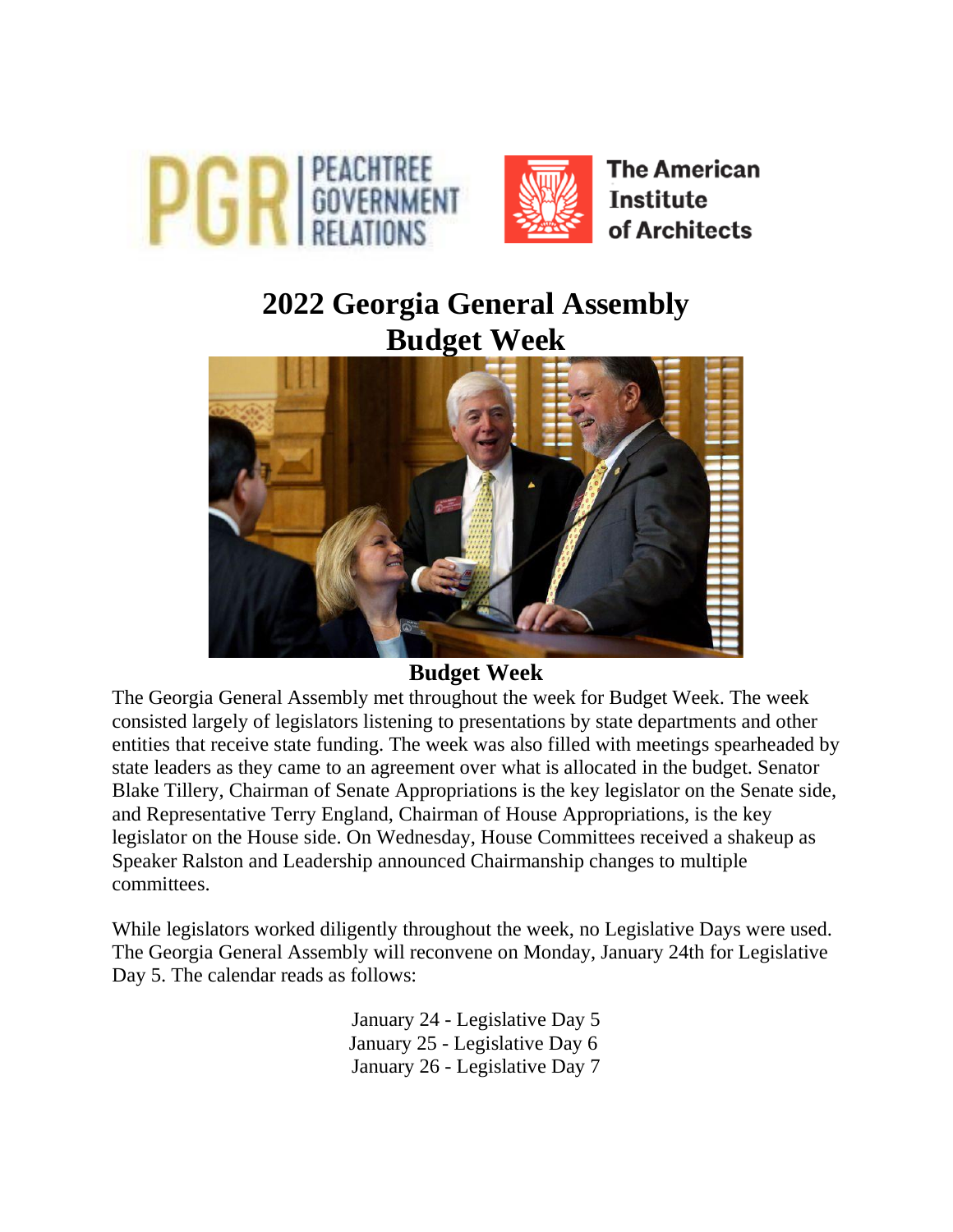#### **New Chairmanships**

On Wednesday, January 19th, Speaker Ralston announced the following changes to House Committee leadership positions including Chairmanships and Vice-Chairmanships:

Banks & Banking Chairman - Rep. Noel Williams Code Revision Chairman - Rep. John LaHood Legislative & Congressional Reapportionment Chairman - Rep. Houston Gaines Special Committee on Election Integrity Chairman - Rep. Stan Gunter Creative Arts & Entertainment Chairman - Rep. Kasey Carpenter Rules Vice-Chairman - Rep. Mandi Ballinger Juvenile Justice Vice-Chairman - Rep. Beth Camp Transportation Vice-Chairman - Rep. Marcus Wiedower Judiciary Non-Civil Vice-Chairman - Rep. Tyler Paul Smith

#### **State Finances**

Fiscal Year (FY) 2023 will include an 11 percent increase in state spending that will add approximately \$3 billion in funding for the Georgia state government. This year's budget is the largest budget in the state's history. The FY 2023 budget will restore the state's funding back to pre-pandemic levels and looks to mitigate the economic impact of the COVID-19 pandemic. The increase will bring along with it a raise for teachers, improvements to Georgia's health care system, new construction projects, pay raises for state and federal employees. Rebounding state revenues pushed the state's Amended Fiscal Year 2022 revenue estimated upward by nearly \$1.1 billion in personal income taxes and more than \$500 million across both corporate income taxes and state sales and use taxes.



Source: Governor's Budget Report Amended FY 2022 and FY 2023; Governor's Budget Report Amended FY 2021 and FY 2022.

**GEORGIA BUDGET & POLICY INSTITUTE & GBPLorg**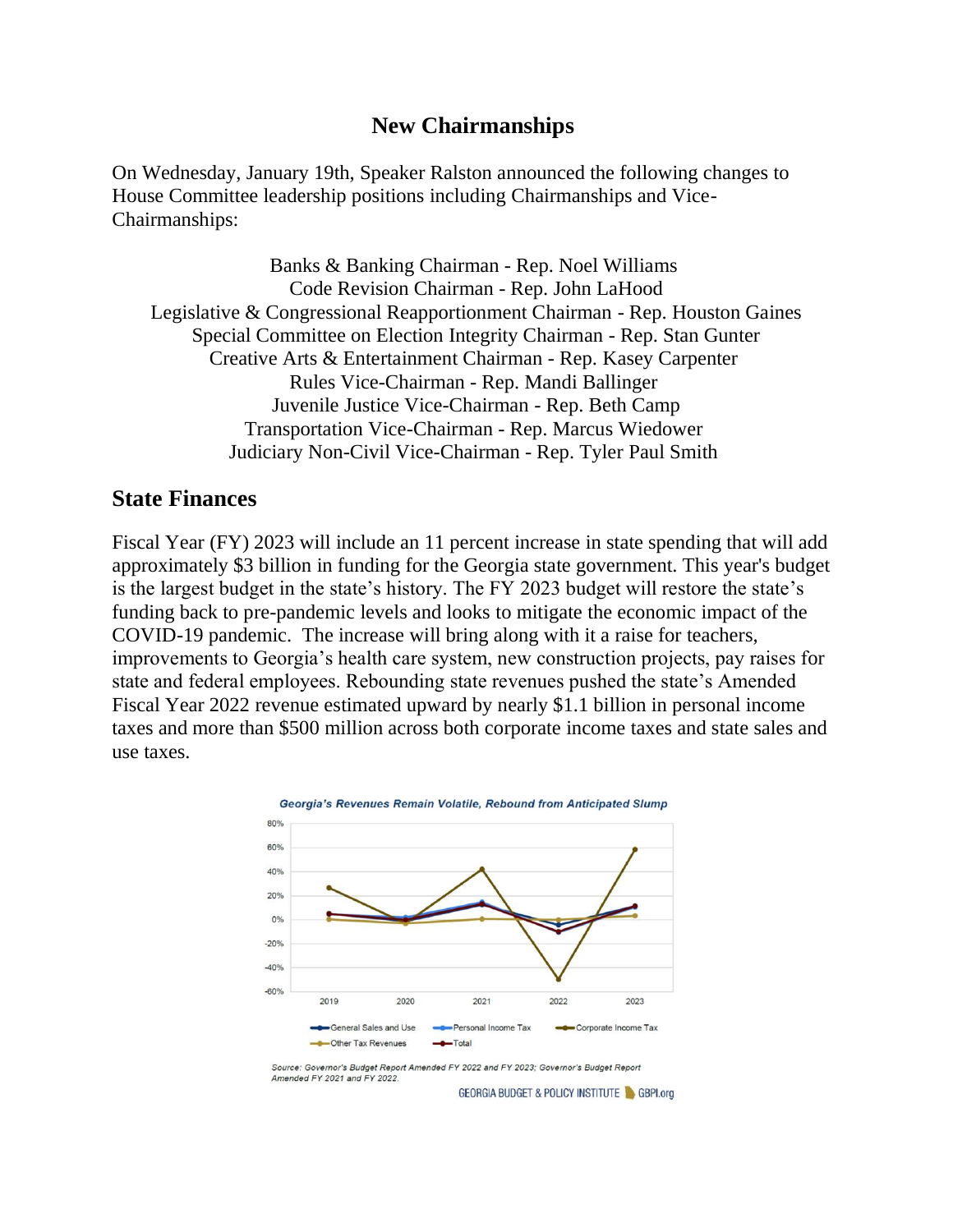With Georgia's state saving's account, also known as the Revenue Shortfall Reserve (RSR), at a record maximum level of \$4.3 billion and over \$4.7 billion in flexible funding granted to the state under the federal American Rescue Plan, the FY 2023 budget could present a springboard to make up much of the ground lost to the COVID-19 pandemic and position the state with sufficient resources to achieve long sought-after improvements to its education and health care systems.

## **Education**

On Wednesday, January 19th, State Superintendent Richard Woods spoke before the joint appropriations committee. During the hearing, Superintendent Woods spoke on transparency and a State Board rule that would require that districts display annual operating budgets. The Chief Financial Officer of the Department of Education also spoke on the Fiscal Year 2022 Amended Budget. Included in the Amended Budget include:

- **Quality Basic Education (QBE)** 
	- o Austerity Eliminated \$382,696,501
	- o One-Time Salary Supplement \$317,970,680
	- o Midterm Adjustment for Growth \$93,054,433
	- o State Charter School Supplement \$14,582,761
	- o Special Needs Scholarship \$2,912,902
- Other Program Significant Recommendations
	- o Funding for 1,747 Buses Statewide \$188,001,658
	- o One-Time Salary Supplement to Non-QBE Funded Instructional Staff \$28,232,288
	- o Austerity Cuts Reduced \$5,576,587
		- Includes Agriculture Education, GNETS, Preschool Disabilities Services, RESAa, State Schools, CTAE, Tuition for Multiple Disability Students
	- o Increase Funds for \$5,000 Pay Increase for State Employees \$2,537,489
	- o Restore Funding for Georgia Milestones (Currently required by federal law to administer assessments this year) - \$2,392,938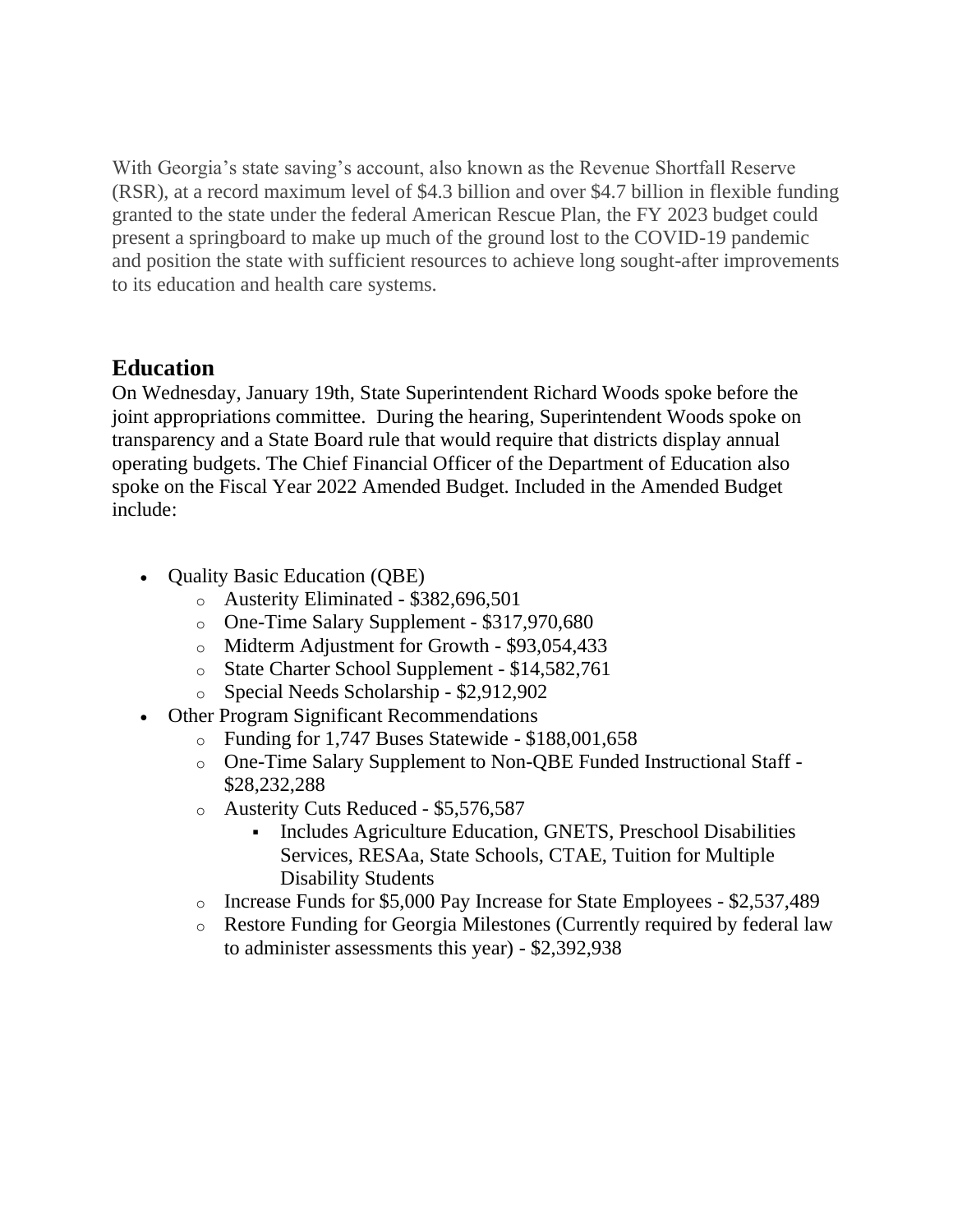# **Transportation**

On Tuesday, January 18th, Georgia Department of Transportation Commissioner Russell McMurry, presented before the joint Appropriations Committee. Commissioner McMurry gave an overview of the Federal Infrastructure bill as well as presented his changes for the Amended FY 22 budget and proposal for FY 23.

The Federal Infrastructure Bill will give \$567 billion to USDOT and \$633 billion for non-transportation related projects. It is important to note that \$65 billion of the money for non-transportation projects will be given to broadband infrastructure. The federal infrastructure bill will provide Georgia with almost 28% increase to transit from the FTA. To date, Georgia has been provided with \$464 million and over the next five years, Georgia will have been given \$10.5 billion.

The Commissioner presented his changes for the amended FY 22 budget. The most important change to note is reduction of Capital Construction by almost \$19 million. This is a result of increasing costs of materials. For example, asphalt concrete is up 35% from the previous year.

In the FY 23 budget, Capital Projects make up 46% of the Georgia Department of Transportation's budget. LMIG for FY23 is up almost \$5 million dollars bringing the total amount of LMIG money that can be distributed to just over \$200 million. The Georgia Department of Transportation's budget has an increase of \$48.8 million from FY22.

## **Healthcare**

In his Thursday address, Governor Kemp unveiled a \$15 million blueprint to create a new Georgia exchange setup, which would be run by private insurers and brokers. The budget also proposes additional spending on mental health and developmental disabilities services.

In the proposal, it calls for \$1 million to expand the University of Georgia's Nursing Program to support up to 500 students a year for five years, and add up to 700 nursing students a year for the Technical College System of Georgia. His plan would also invest \$2.5 million for 136 residency slots and allocate \$1 million to Mercer University to address rural physician shortages.

The budget proposal also includes \$85 million for physicians through improved Medicaid provider rates and the elimination of an unusual "attestation" requirement.

The budget includes the following, but is not limited to: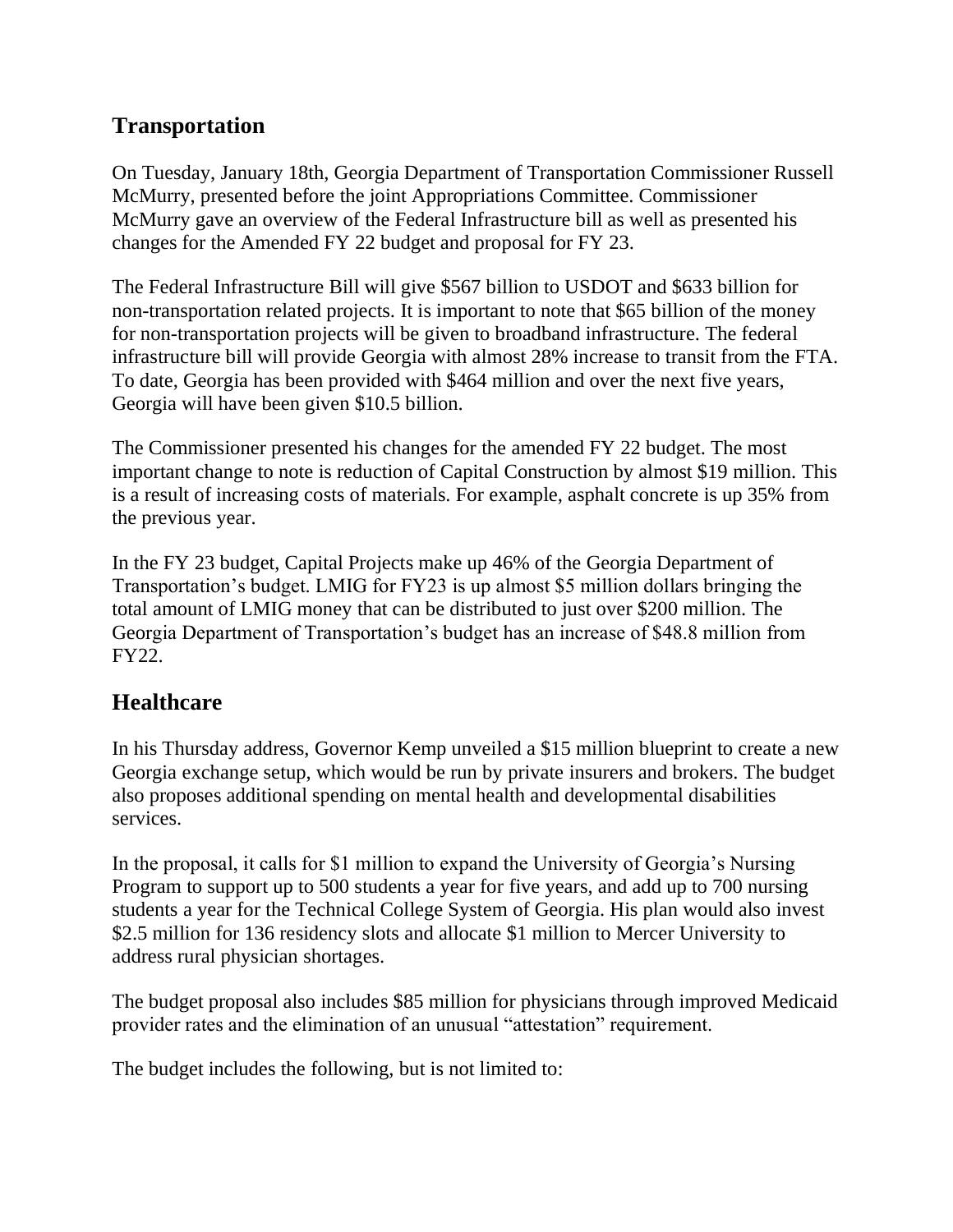- \$7,807,113 for a 10% increase in outpatient core services for addictive diseases and mental health.
- \$6,176,524 to expand behavioral health and substance abuse crisis capacity.
- \$4,500,000 for three additional Assisted Outpatient Treatment programs.
- \$85,403,385 to bring equity to Medicaid provider rates and support existing physicians through the elimination of attestation.
- \$28,184,166 to extend postpartum coverage from 6 to 12 months.
- \$124,337,680 for the implementation of the state reinsurance program to reduce insurance premiums statewide.
- \$15,518,086 to implement the state healthcare exchange to increase health insurance access statewide.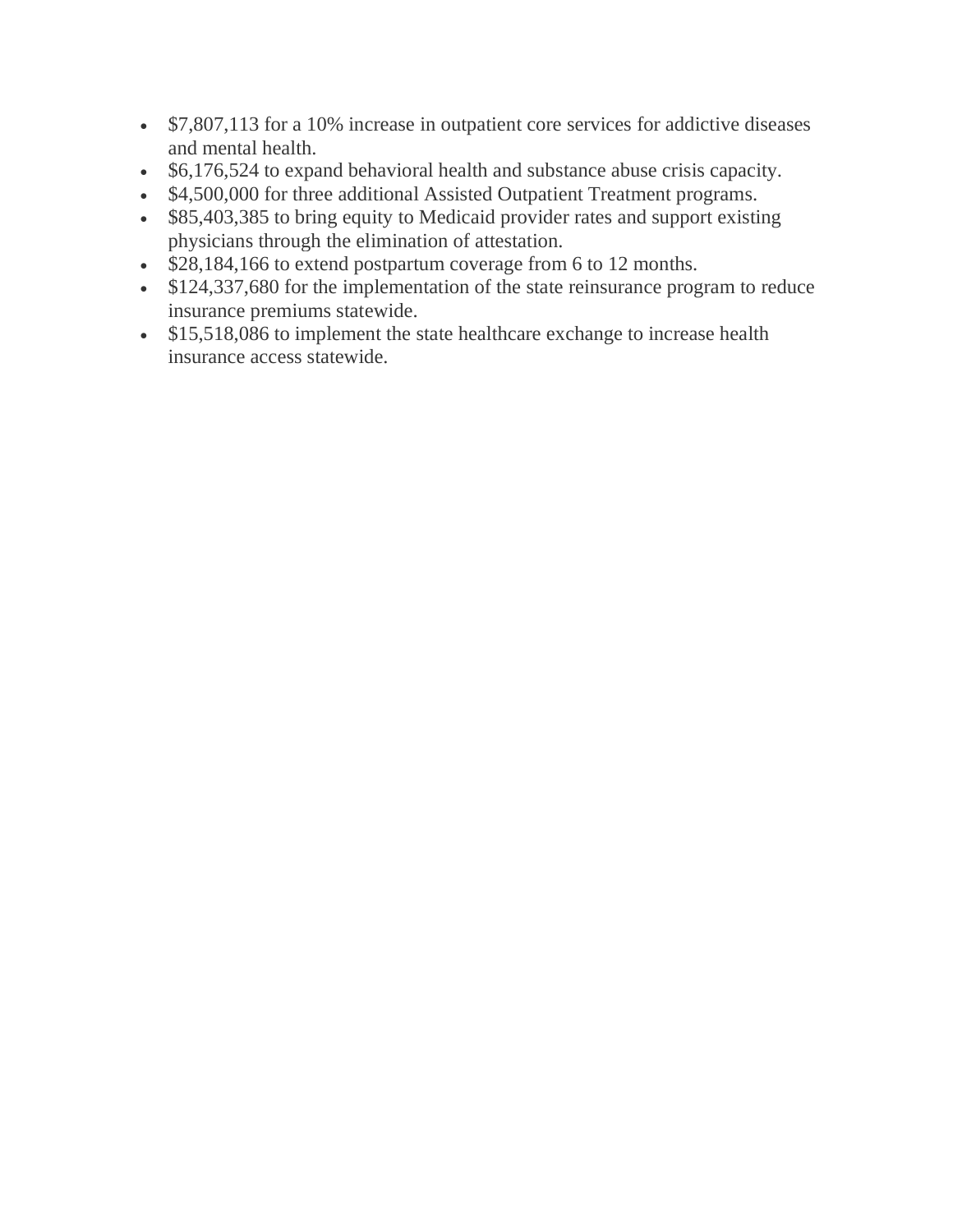### **Legislation**

HB 99 (Rep. Ron Stephens) - This bill would provide for access to employee toilet facilities in retail establishments. This bill is in the House Judiciary Committee.

HB 122 (Rep. John Corbett) - This bill will provide for the extension of deadlines for a manufacturers' sales tax exemption for concrete mixers. This bill was passed by the House Ways and Means Committee.

HB 147 (Rep. Heath Clark) - This bill would create a licensure by endorsement where a licensed professionals establishes residency in Georgia and (1) holds a current license to practice such occupation or profession issued by another state that was acquired prior to moving from another state and establishing residency in this state for which the training, experience, and testing are substantially similar in qualifications and scope to the requirements under this state to obtain a license; (2) is in good standing in such other state; and (3) passes any examination that may only be required to demonstrate knowledge of the laws and rules and regulations of this state specific to the practice of the profession, business, or trade for which such license by endorsement is being sought. The House read and referred to the Committee on Regulated Industries.

HB 302 (Rep. Martin Momtaham) - This bill would restrict local governments by removing the ability to determine a regulatory fee amount based on the number of square feet of a new construction project or the cost of all other construction projects. Under current law, the amount of the regulatory fee charged must approximate the cost of the regulatory activity performed by the local government. This bill would require that the proceeds of the regulatory fee be used to fund the regulatory activity but would not require the local government to establish a separate account for the funds. Additionally, current law provides a nonexclusive list of industries that may be subject to local government regulatory fees. This bill would remove from that list taxicab and limousine operators and boxing promoters. This bill passed the Georgia House of Representatives 91-65. The Senate read and referred to the Finance Committee.

HB 435 (Rep. Victor Anderson) - This bill will provide for the exemption of certain contracts procured competitively by the state or organizations relating to contract and bidding requirements for public works. This bill failed to pass the Georgia House of Representatives 80-86, but was reconsidered with an amendment and passed. The Senate read and referred to the Governmental Oversight Committee.

HB 469 (Rep. Ron Stephens) - This bill would revise procedures, conditions, and limitations relating to tax credits for the rehabilitation of historic structures. This bill was passed by House Ways and Means. This bill passed the Georgia House of Representatives. The Senate read and referred to the Finance Committee where it was passed.